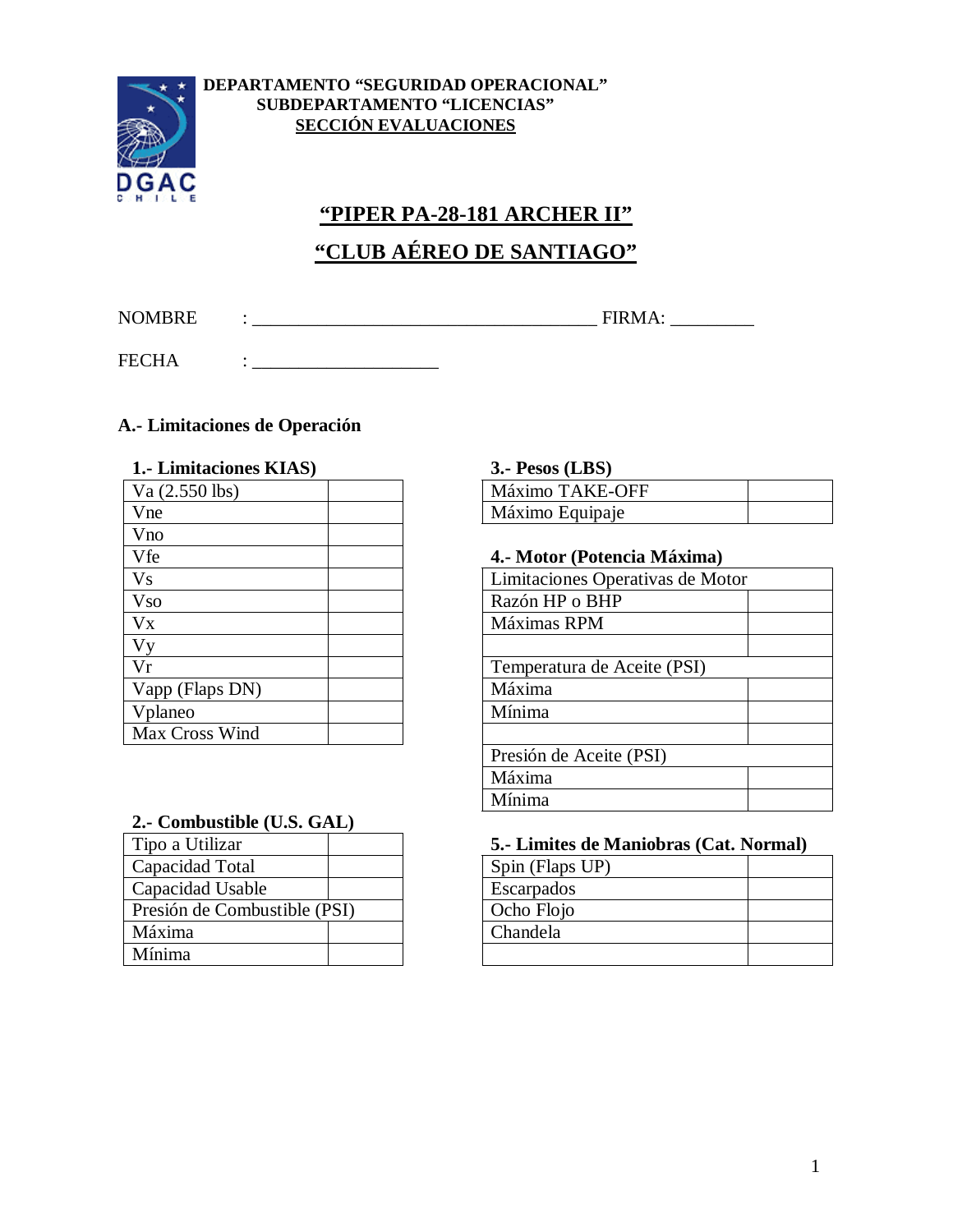## **B.- Emergency Procedure**

## **1.- ENGINE POWER LOSS DURING TAKEOFF**

#### **a.- If sufficient runway remains for a normal landing, land straight ahead:**

Throttle \_\_\_\_\_\_\_\_\_\_\_\_\_\_\_\_\_\_\_\_\_\_\_\_ Brakes \_\_\_\_\_\_\_\_\_\_\_\_\_\_\_\_\_\_\_\_\_\_\_\_ Land straight ahead

## **b.- If insufficient runway remains:**

| Airspeed               |  |
|------------------------|--|
| Make Only Shallow Turn |  |
| <b>Flaps</b>           |  |

#### **c.- If sufficient altitude has been gained to attempt a restart:**

| Maintain Safe Airspeed |  |
|------------------------|--|
| <b>Fuel Selector</b>   |  |
|                        |  |
| Electrical fuel pump   |  |
| Mixture                |  |
| <b>Carburetor Heat</b> |  |
| Primer                 |  |
|                        |  |

If power is not regained, proceed with power off landing.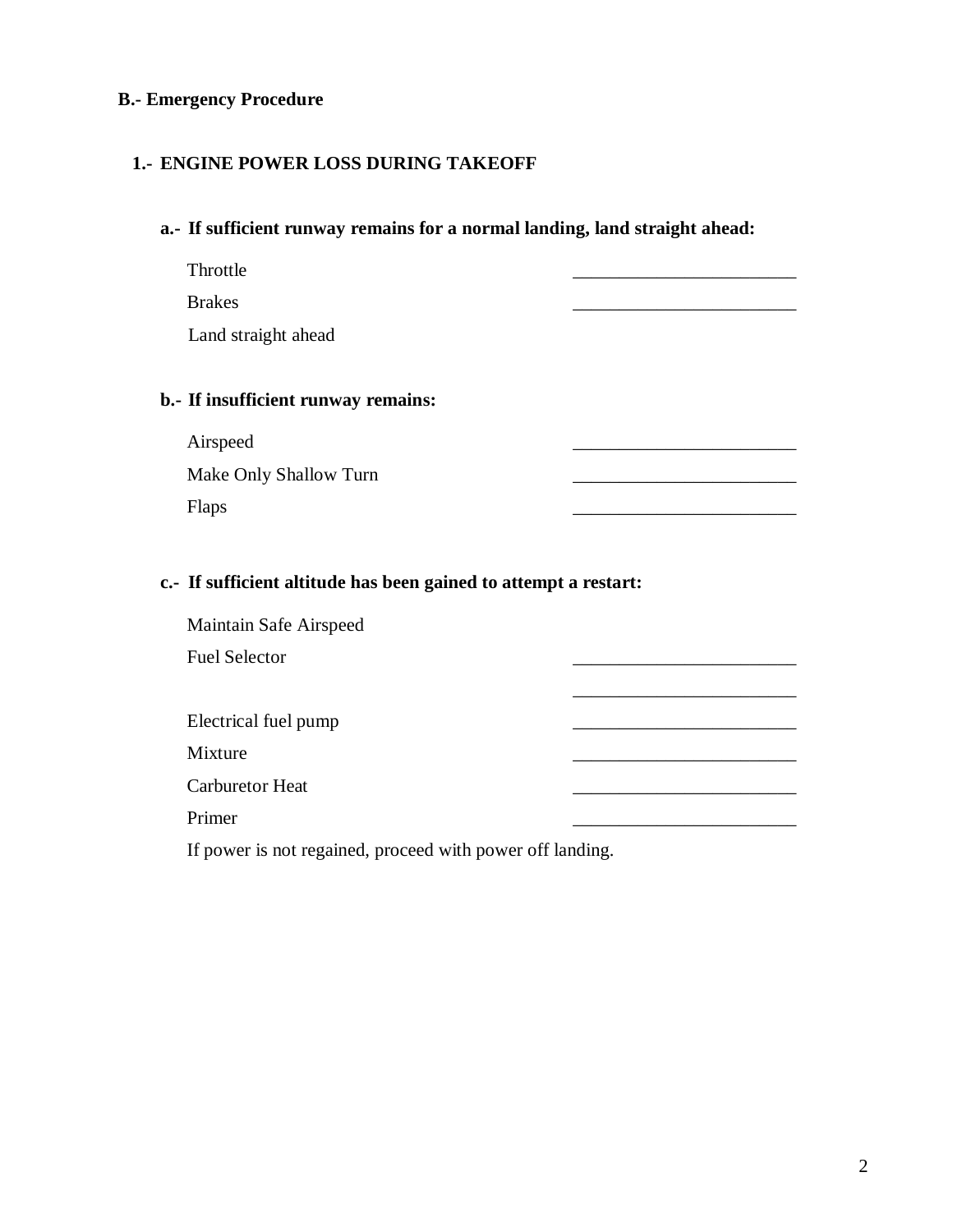## **2.- ENGINE POWER LOSS IN FLIGHT**

| <b>Fuel Selector</b>   |  |
|------------------------|--|
| Electrical fuel pump   |  |
| Mixture                |  |
| <b>Carburetor Heat</b> |  |
| <b>Engine Gauge</b>    |  |
|                        |  |
| Primer                 |  |

**a.- If no fuel pressure is indicated, check tank selector position to be sure it is on a tank containing fuel. When power is restored:**

Carburetor Heat \_\_\_\_\_\_\_\_\_\_\_\_\_\_\_\_\_\_\_\_\_\_\_\_

Electrical fuel pump example and the settlement of the settlement of the settlement of the settlement of the set

If power is not restored prepare for power off landing.

Trim for \_\_\_\_\_\_\_\_\_\_\_ Kias.

#### **3.- ENGINE FIRE DURING START**

Starter  $\overline{\phantom{a}}$ Mixture \_\_\_\_\_\_\_\_\_\_\_\_\_\_\_\_\_\_\_\_\_\_\_\_ Throttle \_\_\_\_\_\_\_\_\_\_\_\_\_\_\_\_\_\_\_\_\_\_\_\_ Electric Fuel Pump **Electric Fuel Pump** Fuel selector Abandon if fire continues